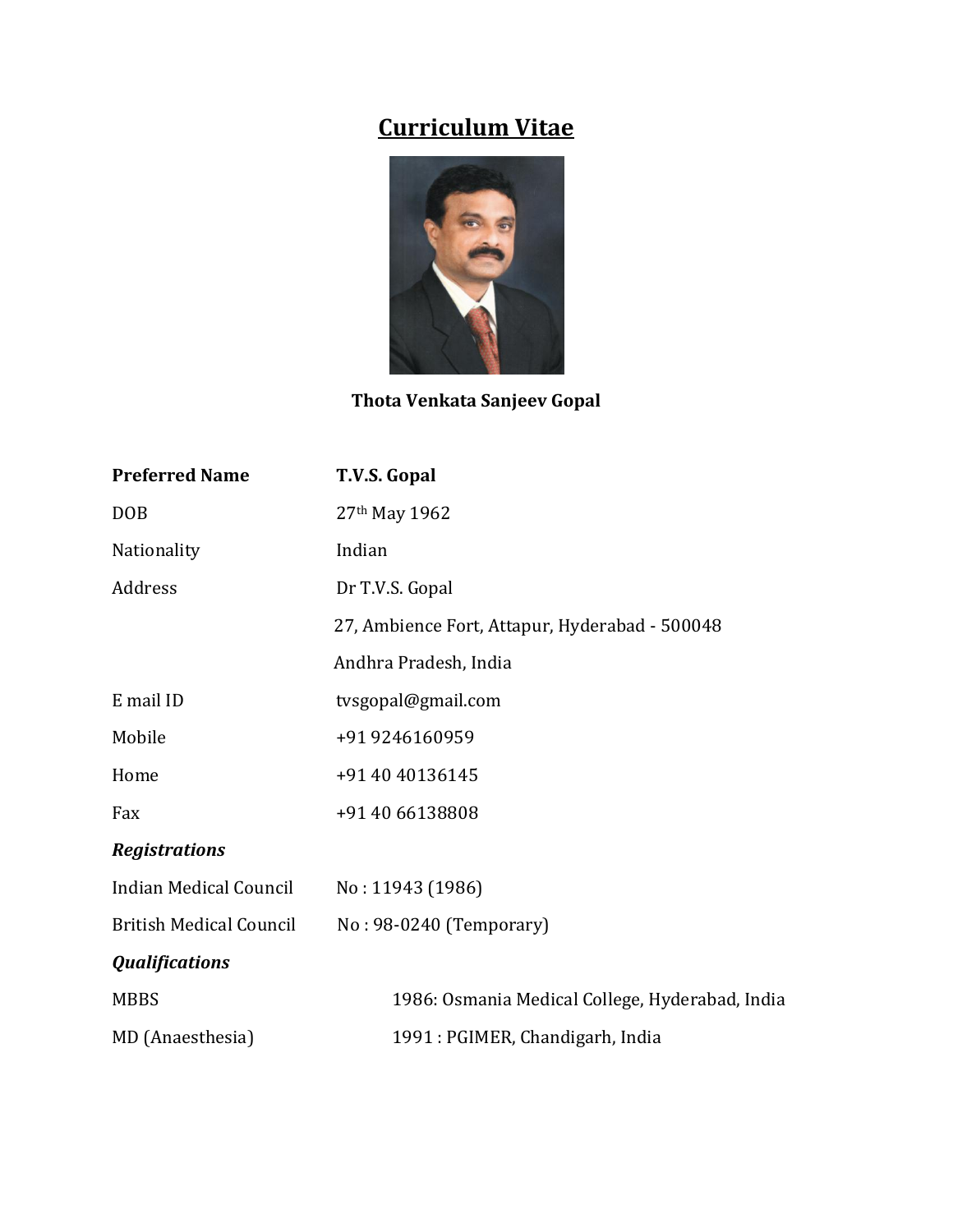# *Areas of Expertise*

|                           | Regional Anaesthesia & Ultrasound Guided Nerve Blocks                                |
|---------------------------|--------------------------------------------------------------------------------------|
|                           | Ultrasound Guidance for CVC & Arterial Access                                        |
|                           | Anaesthesia for Orthopaedic Surgery & Trauma                                         |
|                           | Anaesthesia for Cardiac Patients for Non-Cardiac Surgery                             |
|                           | Anaesthesia for Vascular Surgery                                                     |
| <b>Work Experience</b>    |                                                                                      |
| <b>Current</b>            |                                                                                      |
| <b>Head of Department</b> | Department of Anaesthesia, Acute Pain Management & Surgical<br><b>Intensive Care</b> |
|                           | Care Hospitals, Banjara Hills, Hyderabad, India                                      |
| Past:                     |                                                                                      |
| 1998 Sept - 2001          | Senior Consultant and Head                                                           |
|                           | Anaesthesia & Critical Care, Global Hospitals                                        |
|                           | Hyderabad, India                                                                     |
| 1997-1998 July            | Senior House Officer in Anaesthetics                                                 |
|                           | Epsom NHS Hospital, Surrey, The U.K.                                                 |
| 1993 Oct - 1997           | Consultant Anaesthesiologist in Private Practice                                     |
|                           | Hyderabad, India                                                                     |
| 1992 Nov - 1993 Sept      | Specialist Anaesthetist, Khorramshahr                                                |
|                           | Khuzestan Province, I R of Iran                                                      |
| 1992 Mar - 1992 Sep       | Registrar in Anaesthesiology                                                         |
|                           | Nizam Institute of Medical Sciences (Deemed University),                             |
|                           | Hyderabad, India                                                                     |
| 1991 Jul - 1992 Feb       | Registrar, Anaesthesia & Intensive Care                                              |
|                           | PGIMER, Chandigarh, India                                                            |
| 1988 - 1991 Jun           | Junior Resident, Anaesthesia & Intensive Care                                        |
|                           | PGIMER, Chandigarh, India                                                            |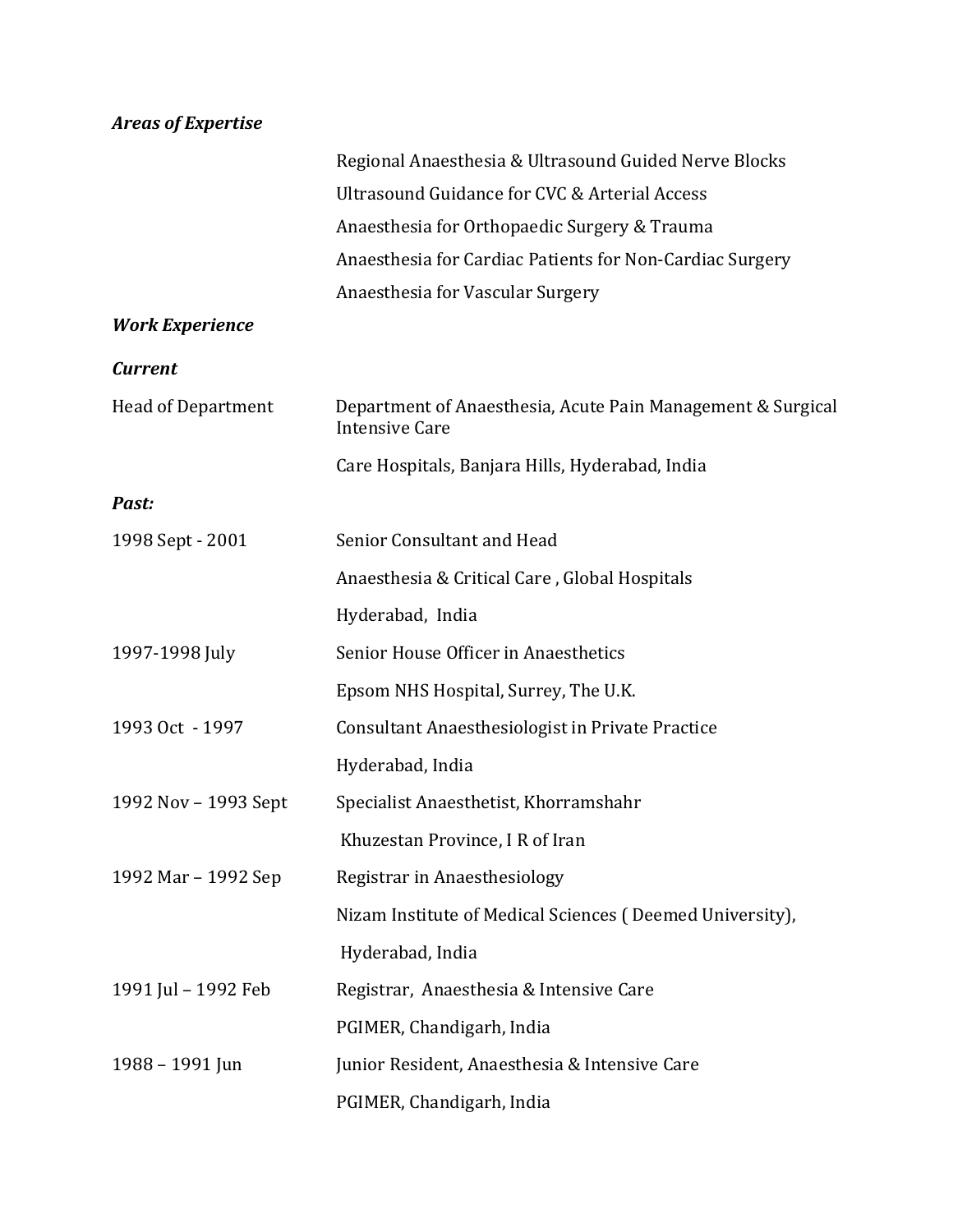### *Memberships*

Indian Society of Anaesthesia (ISA) Indian Society of Critical Care Medicine (ISCCM) Indian Society of Parenteral & Enteral Nutrion (ISPEN) Indian Society for Study of Pain (ISSP) European Society of Regional Anaesthesia (ESRA) Academy of Regional Anaesthesia (AORA)

# *Teaching Accreditation*

Accredited Teacher for DNB Anaesthesia

FCCS Instructor – February 2005

ACLS Provider – Renewed in 2010 & 2013 – AHA Certified

Appraiser for DNB Anaesthesiology by National Board of Examinations, New Delhi

# *Organizational Responsibilities*

Founding Managing Director – Axon Anaesthesia Associates Private Limited, the largest corporate service provider group in India, comprising of 95 anaesthesiologists catering to 14 leading hospitals in Hyderabad

Organising Secretary, HYCOME 2006, a two day CME for 550 delegates, under the aegis of ISA, Hyderabad city branch

Joint Organising Secretary, I/C of Workshops, ISCCM National Conference, 2010, Hyderabad

Vice-President, ISA Hyderabad city branch, 2007

President, ISA Hyderabad city branch, 2008

Conducted the national ISA 'award winning' World Anaesthesia Day CME, October 2008

Founder Academic Director, Academy Of Regional Anaesthesia, India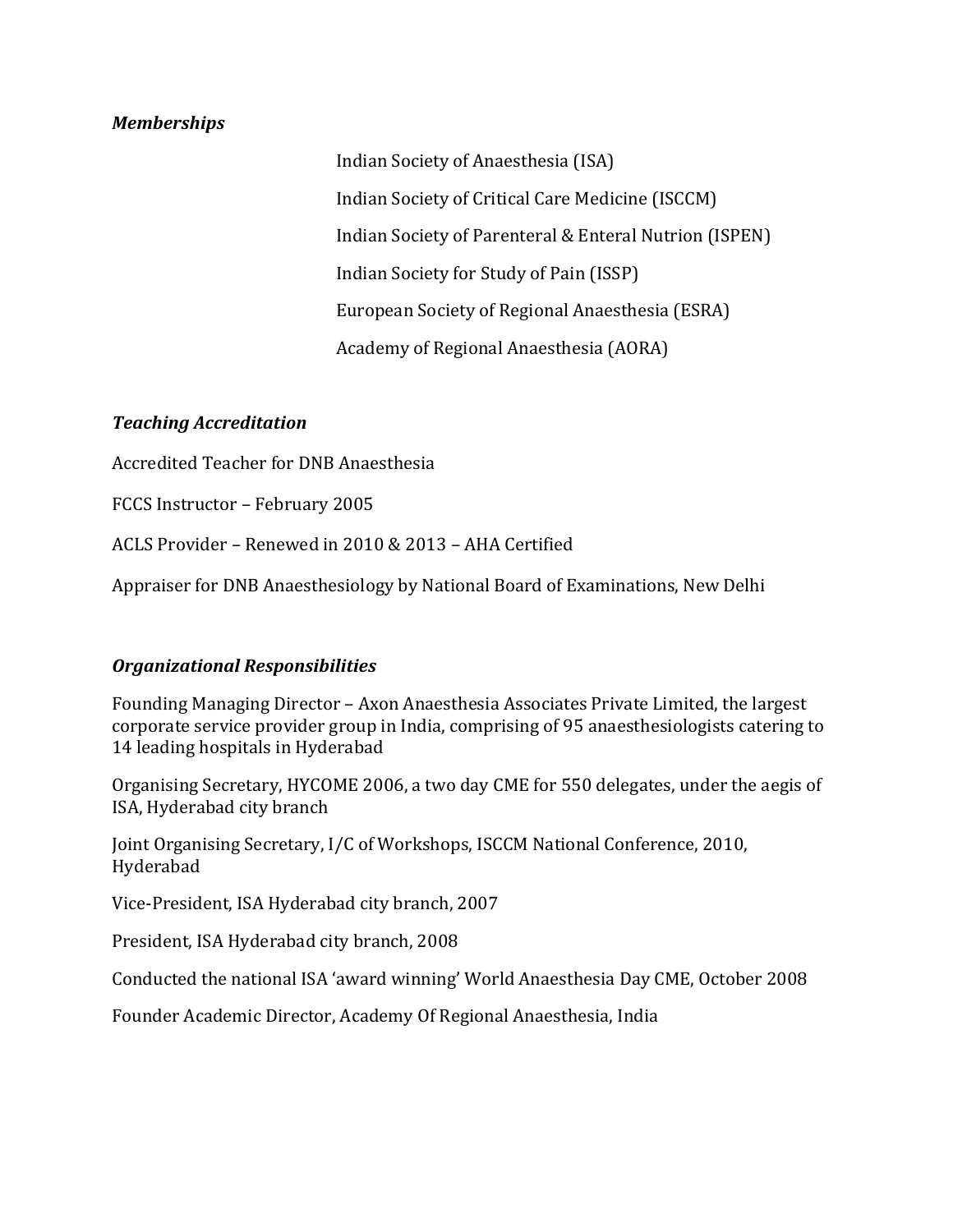#### *International Courses in Last Few Years*

Second Advanced Regional Anaesthesia & Ultrasound Guided Peripheral Nerve Block Course, Tan Tock Seng Hospital, Singapore, 2006

NYSORA Europe CME, November 2007, London

The Abbott Anaesthesia Update, Shanghai, PR of China, 2009

Sixth Annual International Symposium on Ultrasound & Regional Anaesthesia (ISURA), Schwetzingen, Germany, 2009

The Oman Anaesthesia & Critical Care Update, Muscat, Oman, 2009 (*Faculty*)

International Symposium on Spine & Paravertebral Sonography for Anaesthesia & Pain Medicine (ISSPS), Hong Kong, 2010

The 64th New York Post Graduate Assembly (NYPGA), New York, 2010

International Symposium on Spine & Paravertebral Sonography for Anaesthesia & Pain Medicine (ISSPS), Hong Kong, April 2013

The Spring 2014 USRA Skills Course, San Fransisco, March 2014

The Ultrasound Guided Peripheral Nerve Block Course, Tehran, Iran, November 2014 (*Faculty*)

# *Editorial Responsibility*

Associate Editor, International Journal of Ultrasound & Applied Technologies in Perioperative Care, The Official Publication of the Society for Ultrasound in Anaesthesia (Registered in England & Wales) - [www.ijutpc.com](http://www.ijutpc.com/)

Peer Reviewer, The Indian Journal of Anaesthesia – [www.ijaweb.org](http://www.ijaweb.org/) (2009 & 2014)

# *Regional Anaesthesia Courses Conducted*

The Ultrasound Guided Regional Anaesthesia Workshop, RSACP, Pune, 2006

The First Advanced Regional Anaesthesia & Ultrasound Workshop (ARAU), Hyderabad, April 2007

The Second Advanced Regional Anaesthesia & Ultrasound Workshop (ARAU), Hyderabad, October 2007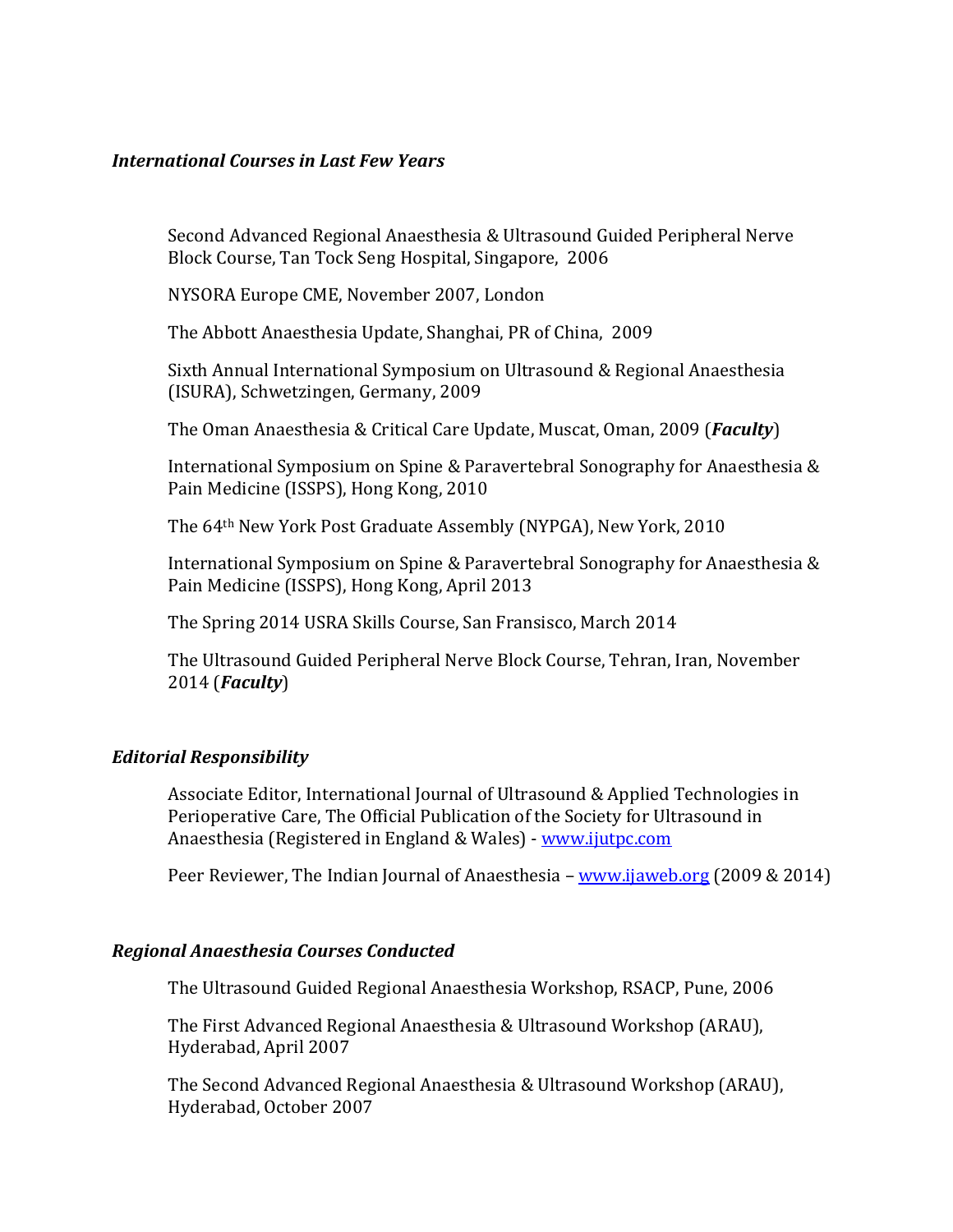The Third Advanced Regional Anaesthesia & Ultrasound Workshop (ARAU), Hyderabad, 2008

The Fourth Advanced Regional Anaesthesia & Ultrasound Workshop (ARAU), Hyderabad, 2009

The Fifth Advanced Regional Anaesthesia & Ultrasound Workshop (ARAU), Hyderabad, 2010

The Sixth Advanced Regional Anaesthesia and Ultrasound Workshop (ARAU), Hyderabad, 2011

The Seventh Advanced Regional Anaesthesia and Ultrasound Workshop (ARAU), Hyderabad, 2012

The Eighth Advanced Regional Anaesthesia and Ultrasound Applications Workshop, Hyderabad, November 2013

The Ninth Advanced Regional Anaesthesia and Ultrasound Workshop (ARAU), Hyderabad, February 2015

The B-D SYNAPSE Workshop on Regional Anaesthesia, Mangalore, 2007

Ultrasound Guided Regional Anaesthesia Workshop, ISACON 2007, Visakhapatnam

Ultrasound Guided Regional Anaesthesia Workshop, ISACON 2008, Jodhpur

The Regional Anaesthesia Workshop (RAW), Mumbai, 2008

The Ultrasound Guided Nerve Block Workshop, RACE 2009, Chennai

The Ultrasound Guided Nerve Block Workshop, PG QUEST 2009, Thrissur

Ultrasound Guidance for Regional Anaesthesia, Oman Anaesthesia & Critical Care Update, Muscat, Oman, 2009

The Ultrasound Guided Nerve Blocks Workshop, ISSP National Conference, Hyderabad, 2009

The Ultrasound Guided Regional Anaesthesia Workshop, Columbia Asia Referral Hospital, Bengaluru, 2009

Ultrasound in Anaesthesiology & Critical Care Workshop, MG Medical College, Pondichery, 2009

Faculty Member, WINFOCUS Workshop, ISCCM National Conference, Hyderabad, 2010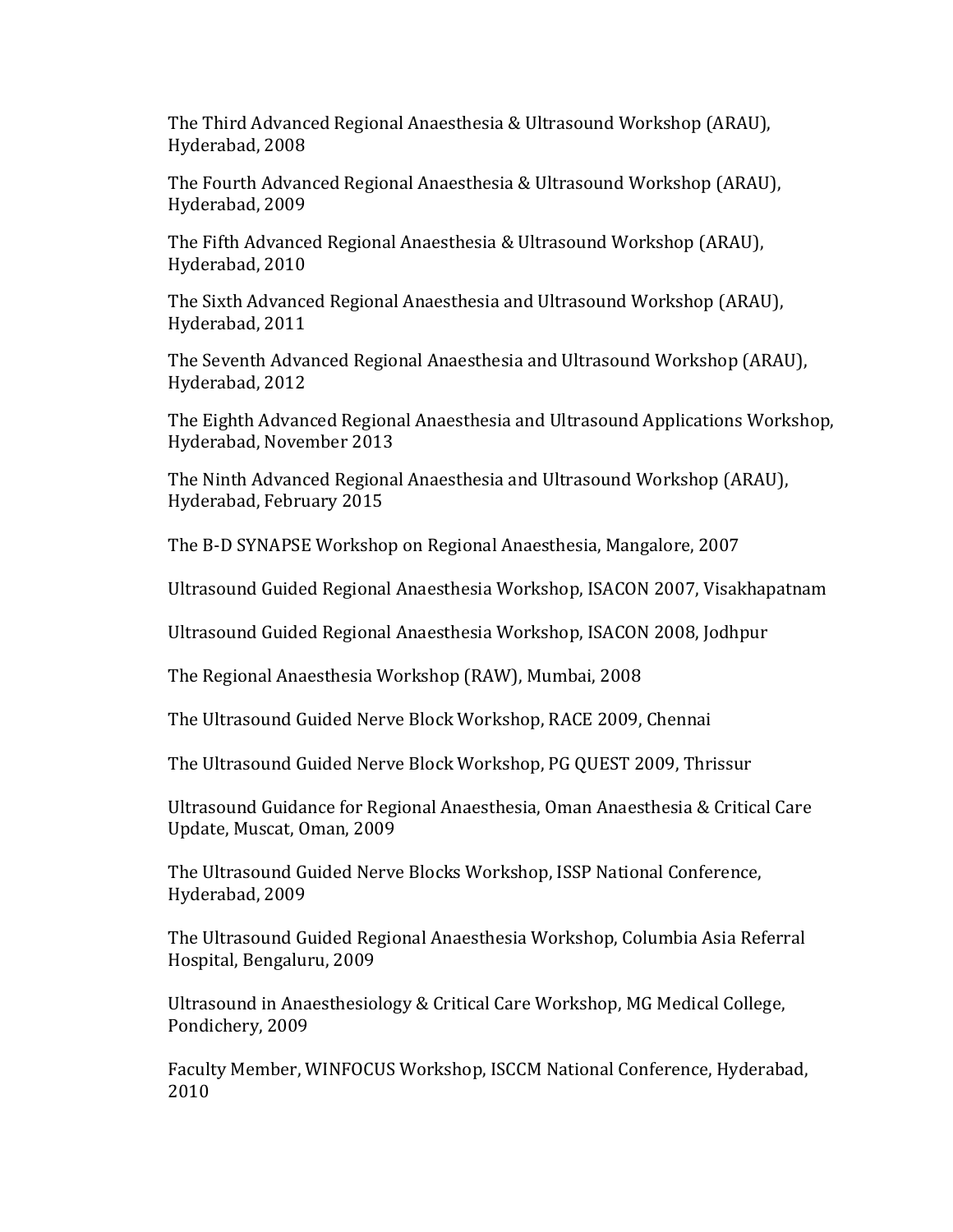The Regional Anaesthesia Workshop (RAW), Mumbai, 2010

The Ultrasound in Anaesthesia Workshop, MAX Hospitals, New Delhi, 2010

The Ultrasound Guided Regional Anaesthesia Workshop, Columbia Asia Referral Hospital, Bengaluru, February 2011

The Fourth RAW CME, Tata Memorial Hospital, Mumbai, April 2011

Ultrasound for Procedures in Obstetric Patients – AOA Conference, Hyderabad, 2011

Ultrasound Guided Nerve Blocks Workshop, APISACON October 2011, Vijayawada

Ultrasound Guided Nerve Blocks Workshop, APGAP October 2011, Manipal

Regional Anaesthesia Workshop, ISACON December 2011, Mumbai

Paediatric Regional Anaesthesia Workshop, The 4th Indian Association of Paediatric Anaesthesia Conference, February 2012, Hyderabad

Upper Limb & Truncal Blocks Workshop, 2nd AORA Conference, April 2012, Coimbatore

Ultrasound in Obstetric Anaesthesia, AOA National Conference, Sir Ganga Ram's Hospital, New Delhi, August 2012

Regional Anaesthesia Workshop, MASCON 2012, Mumbai

Lower Limb & Truncal Blocks Workshop, 3rd AORA Conference, June 2013

C.A.U.S.E. 2013 August, Bengaluru

Peripheral Nerve Blocks Workshop, WAD 2013, J J Hospital, Mumbai, October 2013

Ultrasound Guided Regional Anaesthesia Workshop, S N Medical College, Bagalkot, Karnataka, January 2014

Ultrasound Guided Nerve Blocks Workshop, South Zone ISACON, Visakhapatnam, August 2014

Upper Limb, Thoracic Paravertebral, Chest Wall & Truncal Blocks Workshop, AORA 2014, Fortis Memorial Hospital, Gurgaon, September 2014

Bangalore Anaesthesia Refresher Course 2015, Workshop on Lower Limb Blocks with Ultrasound Guidance, Bangalore, February 28 & March 1, 2015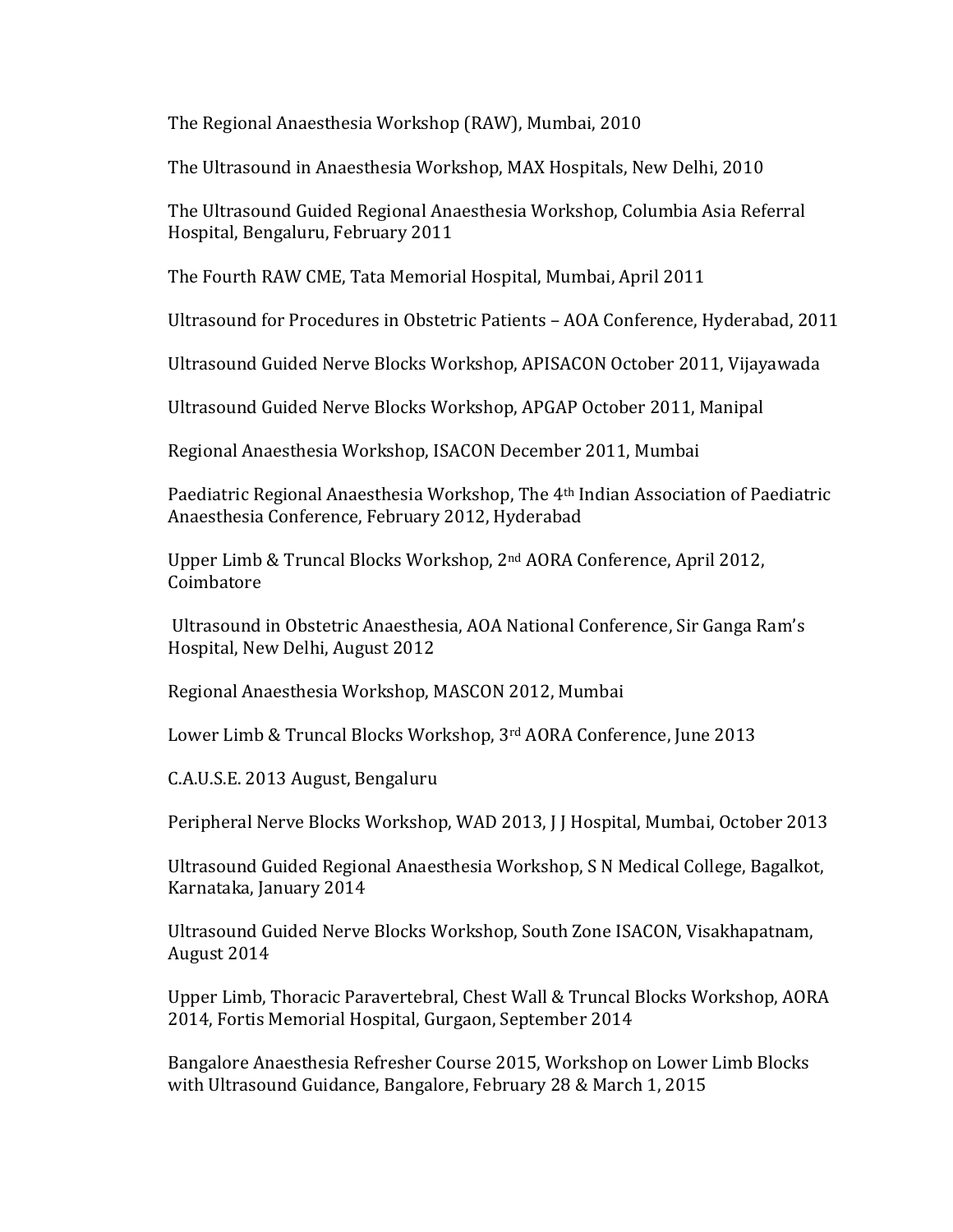AURA Workshop, AIIMS, New Delhi, March 28 & 29, 2015

JAI Anaesthesia CME, April 12, 2015, Thrissur

### *Studies on Regional Anaesthesia*

Poster Presentation – *Our institutional experience with 55 patients undergoing CAPD Catheter placement under Ultrasound Guided Unilateral TAP Bloc-* Drs. Somita Christopher, TVS Gopal, ISACON 2009, Chennai

Paper Presentation – *Our institutional experience with low dose Ultrasound Guided Interscalene Blocks for Manipulation of Frozen Shoulders in 30 patients* – Drs. Somita Christopher, TVS Gopal, SAARC Anaesthesia Congress, Bengaluru, 2011

Paper Presentation – *Our institutional experience with low dose Ultrasound Guided Interscalene Blocks for Manipulation of Frozen Shoulders in 30 patients* – Drs. Somita Christopher, TVS Gopal, 2nd AORA Conference, Coimbatore, 2012

### *Presentations on Regional Anaesthesia*

*Nerve Stimulator Guided Peripheral Nerve Blocks*, Hyderabad Pain Forum, Hyderabad, 2006

*Ultrasound Guidance for Regional Anaesthesia*, Hyderabad ISA Meeting, 2006

*Update on Regional Anaesthesia*, Tirupathi ISA Meeting, 2007

*Ultrasound in Regional Anaesthesia,* Kerala ISACON, Calicut, 2007

*Emerging Applications of Portable Ultrasound for Non-Radiologists*, Mumbai Ultrasound Course, 2008

*Ultrasound Guided Regional Anaesthesia*, CISACON 2008, Coimbatore

*Recent Advances in Regional Anaesthesia*, SZISACON 2008, Mangalore

*Ultrasound Guided Neuraxial & Abdominal Blocks*, Oman Anaesthesia & Critical Care Update, Muscat, Oman, 2009

*Ultrasound for Regional Anaesthesia – a Speciality in Transition*, Sonosite Dealers Update, Goa, 2009

*Ultrasound Guided Vascular Cannulation*, ISACON 2009, Chennai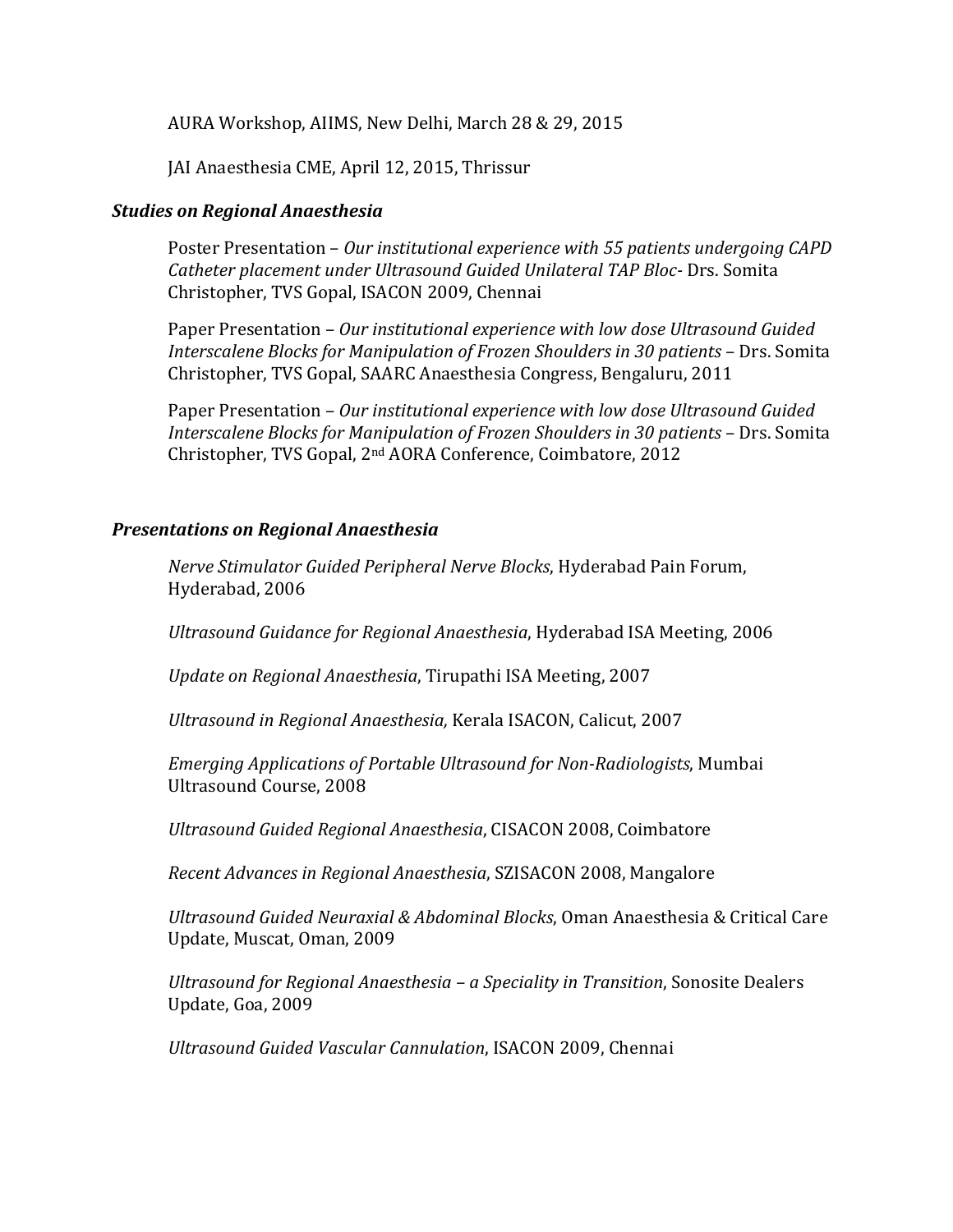*Ultrasound Guided Nerve Blocks in Children*, 2nd National Paediatric Anaesthesia Conference, NIMHANS, Bengaluru, 2010

*How to make your blocks work ?*, RACE 2010, Chennai

*How to make your regional blocks work ?,* Nagpur ISA Oration, 2010

*Ultrasound for Regional Anaesthesia – An Emerging Art ?*, APISACON 2010, Nellore

*Ultrasonography Imaging by Anaesthesiologists – Training & Accredition*, Karnataka ISACON 2010, Kolar

*A Practical Guide to Commonly Performed Ultrasound Guided Peripheral Nerve Blocks*, RACE 2011, Chennai

*Basics of PNS & Ultrasound*, 1st AORA Conference, April 2011, Mumbai

*How to read neuraxial anatomy with ultrasound ? Is it indeed possible ?* 1st AORA Conference, April 2011, Mumbai

*Ultrasound Guided Lower Limb Blocks*, 1st AORA Conference, April 2011, Mumbai

*Ultrasound Guided Regional Anaesthesia,* APGAP October 2011, Manipal

*A Practical Guide to Commonly Performed Ultrasound Guided Peripheral Nerve Blocks*, RACE 2012, Chennai

*Recent Advances in Regional Anaesthesia*, 2nd AORA Conference, April 2012, Coimbatore

*Why Blocks Fail ? Panel Discussion*, 2nd AORA Conference, April 2012, Coimbatore

*Dexmedetomidine in Regional Anaesthesia*, 2nd AORA Conference, April 2012, Coimbatore

*Peripheral Nerve Blocks,* ISA Sponsored CME, Navi Mumbai, August 2012

*Peripheral Nerve Blocks : An Overview*, Pain Symposium, Fortis memorial Hospital Gurgaon, October 2012

*Ultrasound Guided Lower Limb Blocks*, RACE 2013, Chennai, January 2013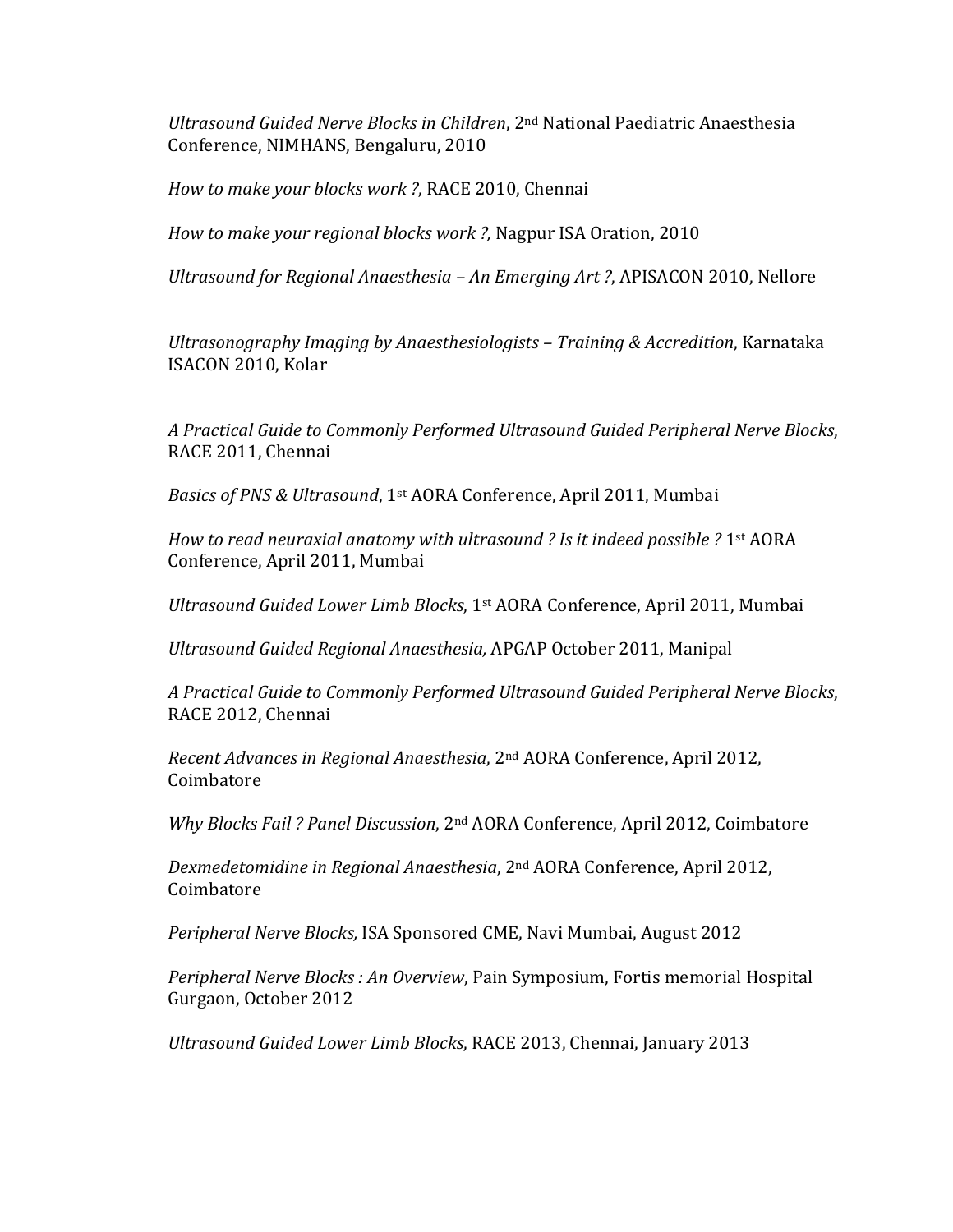*Newer Applications of Ultrasound for Anaesthetists*, Alumni Meet, PGIMER, Chandigarh, April 2013

*Controversial Topic : Regional Anaesthesia for Laparoscopic Surgery*, 3rd AORA Conference, Pune, June 2013

*Pro-con Debate : PNS v/s Ultrasound for Supraclavicular Brachial Plexus Blocks*, 3rd AORA Conference, Pune, June 2013

*Spinal, Epidural & Lumbosacral Plexus Blocks for Knee Surgery*, 3rd AORA Conference, Pune, June 2013

*Spinal Sonography Masterclass*, C.A.U.S.E. 2013, September 1st, Bengaluru

*Position of Regional Anaesthesia in Enhanced Recovery Program*, 4th AORA Conference, New Delhi, September 2014

*Ultrasound Guided Cervical Plexus Block*, 4th AORA Conference, New Delhi, September 2014

*Should I Pack Up My Nerve Stimulator ?*, 4th AORA Conference, New Delhi, September 2014

*Training in Regional Anaesthesia – Panel Discussion, ?*, 4th AORA Conference, New Delhi, September 2014

*Proximal Approaches to Sciatic Nerve with Ultrasound Guidance*, BARC 2015, Bengaluru, February 2015

*Safety in Ultrasound Guided Regional Anaesthesia*, JAI CME 2015, April 12, Thrissur

*Ultrasound Guided Regional Anaesthesia for Breast Surgery*, JAI CME 2015, April 12, Thrissur

#### *Presentations in Anaesthesia and Intensive Care*

*Conscious Sedation*, APISACON 2000, Warangal

*Pro-con Debate : GA v/s RA for Non-cardiac Surgery in Cardiac Patients*, HYCOME 2001, Hyderabad

*ARDS : Current Concepts;* ISA Sponsored CME, 2002, Rajahmundry

*A Perspective on Group Practice in Anaesthesia*, ISACON 2002, Coimbatore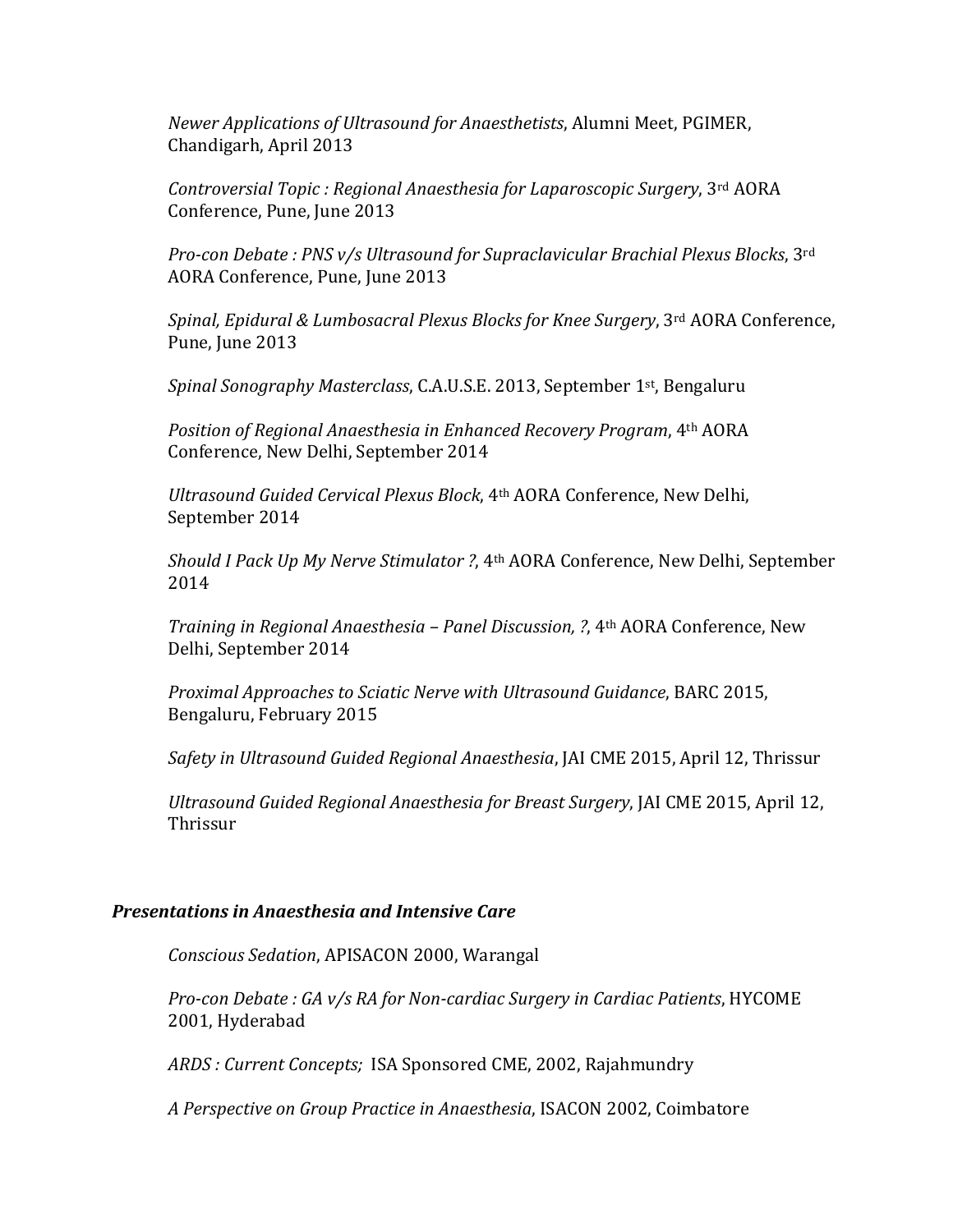*Oxygen Therapy*, HYCOME 2003, Hyderabad

*Clinical Nutrition in ICU Patients*, ISA Sponsored CME, 2003, Rajahmundry

*Group Practice for Anaesthetists*, *Private Practitioners' Forum*, ISACON 2003, Bhubaneshwar

*Systolic Pressure Variation*, Advanced Haemodynamic Monitoring Workshop, 2005, Hyderabad

*Anaesthetic Considerations for Patients with Chronic Renal Failure*, APISACON 2006, Amalapuram

*Hot Topic : Steroids in Sepsis – the Surviving Sepsis Guidelines*, Heart, Lungs & Critical Care Conference, August 2008, Hyderabad

*Intra-abdominal Pressure Monitoring*, ISACON 2008, Jodhpur

*Intra-operative Desaturation : Focus Session*, RACE 2009, Chennai

*Transducer : Principles & Setup*, ISCCM Haemodynamic Monitoring Workshop, November 2011, Hyderabad

*Fifteen Ways an Anaesthesia Machine can harm your Patient*, MASCON 2012, Mumbai

*Challenges in Orthopaedic Anaesthesia,* MASCON 2012, Mumbai

*Ten Ways an Anaesthesia Machine can harm your Patient*, World Anaesthesia Day CME, October 16th 2012, Hyderabad

*Moderator, Clinical Forum on 'Everything in Laparoscopy'*, MISACON 2012, Kolhapur

*Anaesthetic Considerations in the Pregnant patient with Heart Disease*, CARE CME, 2012, Hyderabad

*Ten Ways an Anaesthesia Machine can harm your Patient,* ISA Sponsored CME, August 2013, Nashik

*Ultrasound for the Anaesthetist*, ISA Sponsored CME, August 2013, Nashik

*Ultrasound for the Upper Airway,* C.A.U.S.E. 2013, September 1st, Bengaluru

*Pro-Con Debate : Anaesthetists must restrict themselves to the Operation Theatre & NOT try to be a Perioperative Physician*, WAD 2013, October, Mumbai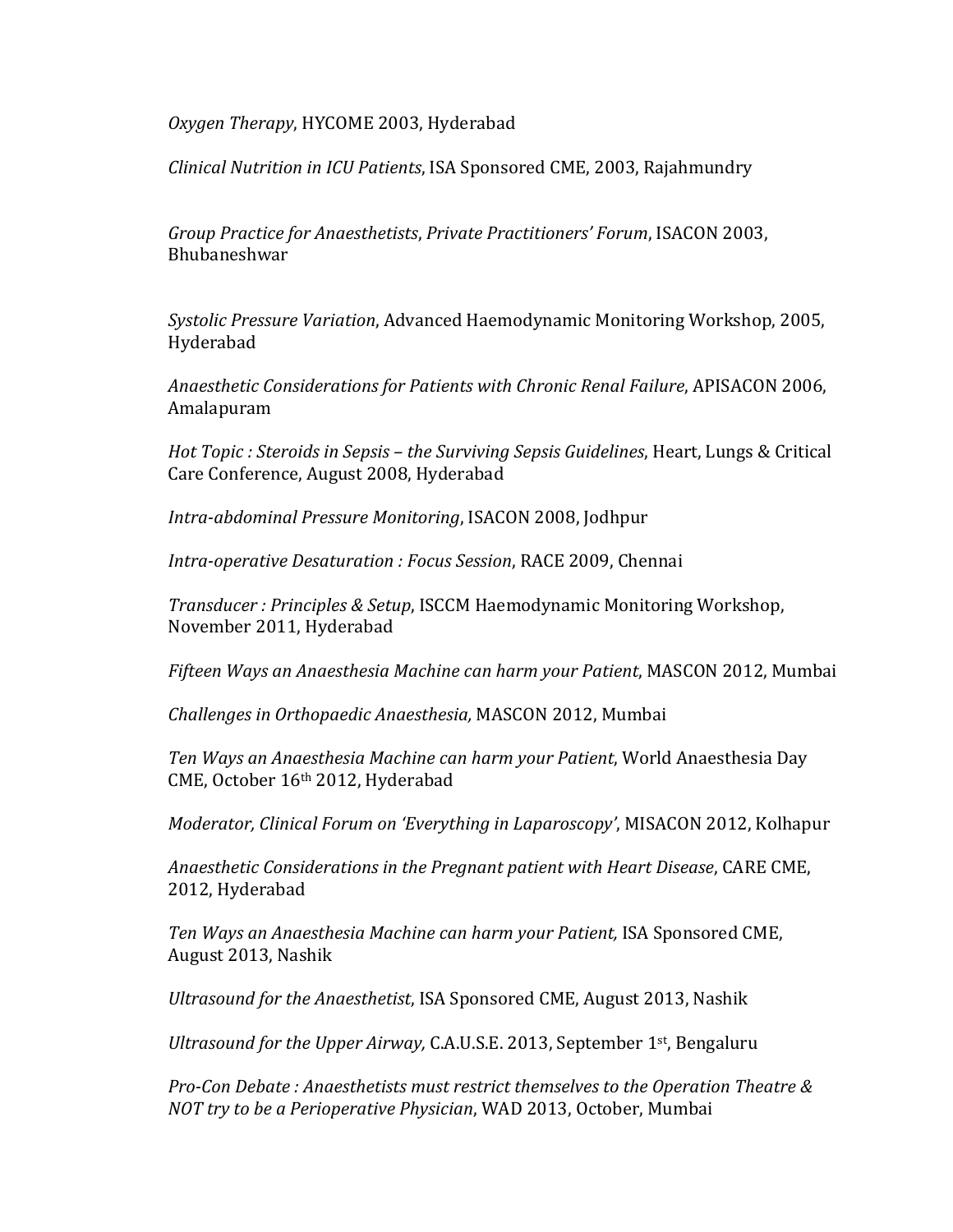### *Publications*

*Blood Glucose, Lactate and Pyruvate Levels During Induced Hypotension:* Suman Sharma, TVS Gopal, VK Grover, SD Sharma, **J Anaesth Clin Pharmacol**; 11, 1995

*Ivabradine in Sepsis :* Abhijit S Nair, TVS Gopal, **J Anaesth Clin Pharmacol**; 29 Issue 4, 2013

*Clinical Profile and Outcome of Obstetric ICU Patients : APACHE II, SOFA, SAPS II and MPM scoring systems for prediction of prognosis;* Pratibha Devabhaktuni, Srinivas Samavedam, Gopal VS Thota, Saraschandrika V Pusala et al, **Open Journal of Obstetrics and Gynaecology**, 3, 41-50, 2013

*Dilated Cardiomyopathy in Acromegaly : Case Report and Anaesthesia Management;*  Abhijit S Nair, Anand M Nirale, K Sriprakash, TVS Gopal; **Anaesthesia : Essays and Researches, www. aeroline.org**, 7, Issue 7, 2013

*Anaesthetic Management of a Patient with Limb Girdle Muscle Dystrophy for Elective Caesarean Section*; Abhijit S Nair, TVS Gopal; The Indian Anaesthetists' Forum, 14 (1) : 1-5, January 2013

Author of Chapter titled 'Ultrasound Guidance in Regional Anaesthesia', **Text Book on Pain Management**; Muralidhar Joshi, Third Edition

*Clinical Effects of Intrathecal Midazolam versus Intrathecal Magnesium Sulfate as Adjuncts to Hyperbaric Bupivacaine : A Comparative Study;* Sapna Sashni, Abhijit S Nair, TVS Gopal, **Indian Journal of Pain**, September-December 2013, Vol.27, Issue 3.

*Lumbar plexus and sciatic nerve blocks for fixation of proximal femoral fractures in patients with multiple co-morbidities;* Somita Christopher, TVS Gopal, K Sriprakash, Debesh Bhoi, **The Indian Anaesthetists' Forum (www. theiaforum.org)**, June 2014; 15(7) : 1-6.

*Dexmedetomidine in pulmonary hypertension : A case report*; Abhijit S Nair, Balasubrahmanyam Kandukuri, TVS Gopal, **Acta Anaesthesiologica Taiwanica**, June 2014

*Attenuation of adductor spasm by ultrasound guided obturator nerve block for TURBT;* Abhijit S Nair, Debesh Bhoi, TVS Gopal, K Sriprakash*,* **International Archives of Clinical Anesthesia Research,** September 2014; Volume 1, Issue 1